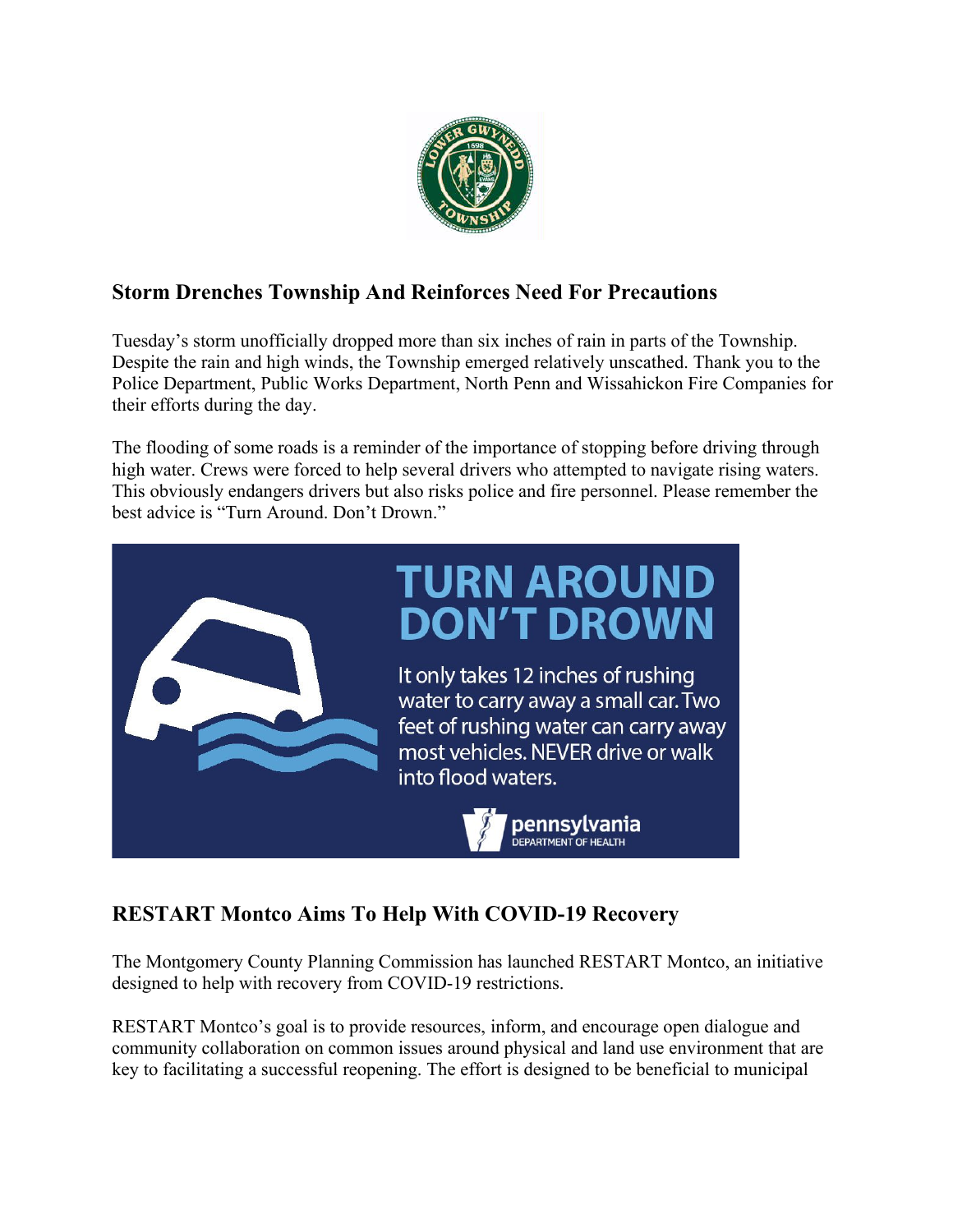staff and officials, business owners, nonprofits, and the general public as our county deals with the unique and challenging threats and effects of the pandemic

#### [Click here to learn more about RESTART Montco](https://www.montcopa.org/3529/Restart-Montco?fbclid=IwAR0sG50L5njBs1tVcDbsK-8tBn841VFn7T0Ex5ozVOJYHUgS9HQi_QnnJ0g)



## **Be Alert For Seed Packages Arriving By Mail**

The Pennsylvania Department of Agriculture is warning residents to properly discard and report unordered and mislabeled seeds shipped from overseas.

Citizens across the nation have received seeds in packages labeled as jewelry and other items. The exact origin and nature of these seeds remain unknown and officials have expressed concern that they may contain plant diseases, weeds or invasive plants that could harm Pennsylvania's agriculture industry and ecosystem.

If you receive unsolicited seeds, the Department of Agriculture recommends keeping them in the package. If the seeds are opened, double bag and seal the seeds. Do not plant or discard the seed.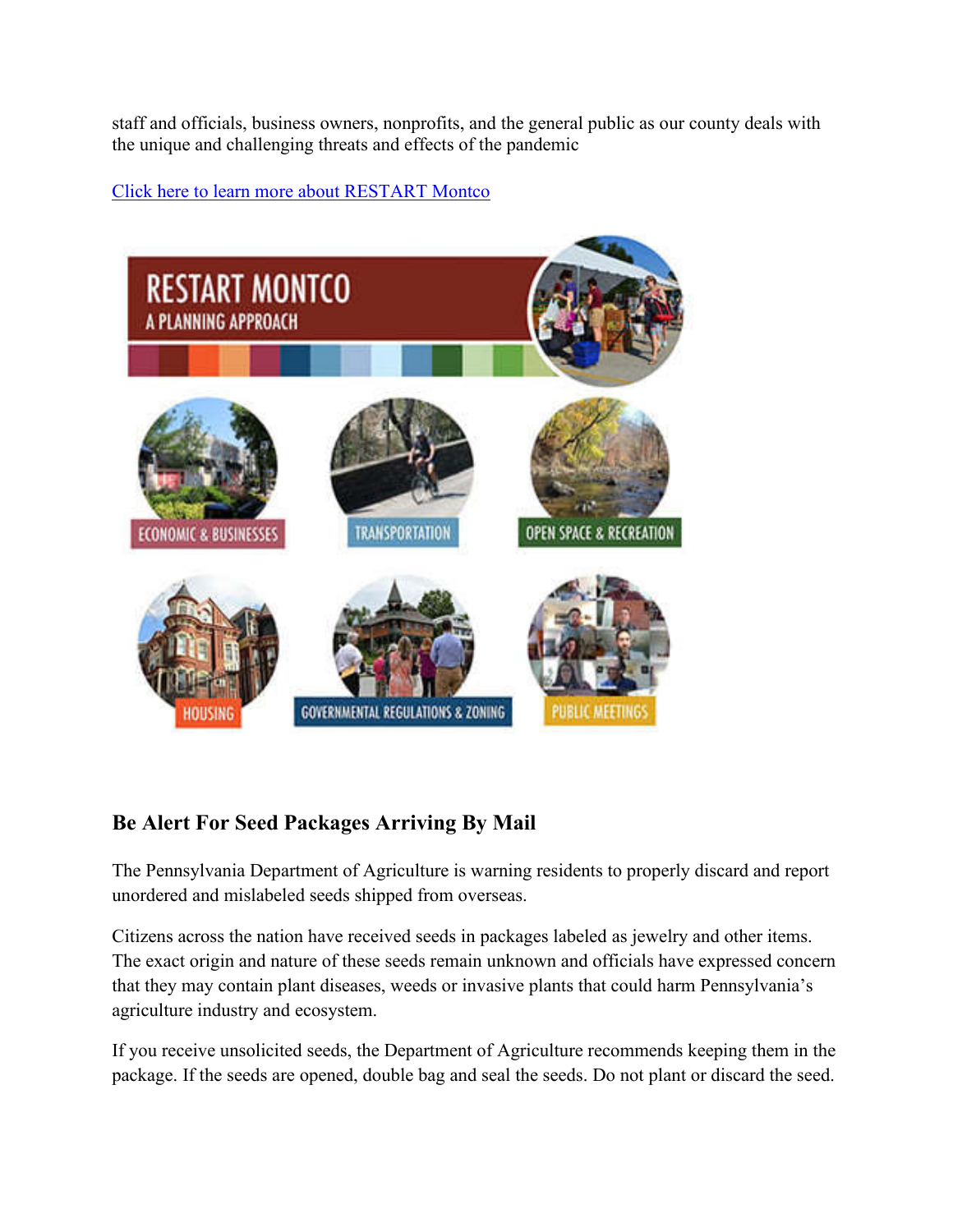You can report the package to the U.S. Department of Agriculture's (USDA) confidential Anti-smuggling Hotline, by phone at 800-877-3835 or email [Mail@aphis.usda.gov.](mailto:Mail@aphis.usda.gov)

### **Remember To Look Before You Lock Your Car**

In 2019, 52 children died of heatstroke because they were left or became trapped in a hot car. Children are more vulnerable to heatstroke. All hot car deaths are preventable. Please be sure to look before you lock your car.

[Click here for more information and resources from the National Highway Safety Transportation](https://www.nhtsa.gov/campaign/heatstroke?fbclid=IwAR1bk4Ac1ymAiKGJUu77iAcqI3bn7t2dtzAThMTJ8qov0RDUH0Cr9gaYdaU)  [Administration](https://www.nhtsa.gov/campaign/heatstroke?fbclid=IwAR1bk4Ac1ymAiKGJUu77iAcqI3bn7t2dtzAThMTJ8qov0RDUH0Cr9gaYdaU) 



## **Township Staff Remain Available By Appointment**

The Lower Gwynedd Township Building is open but appointments are necessary. Please call 215-646-5302 to schedule a visit. If possible, please conduct business online or by phone to for the health and safety of yourself and staff.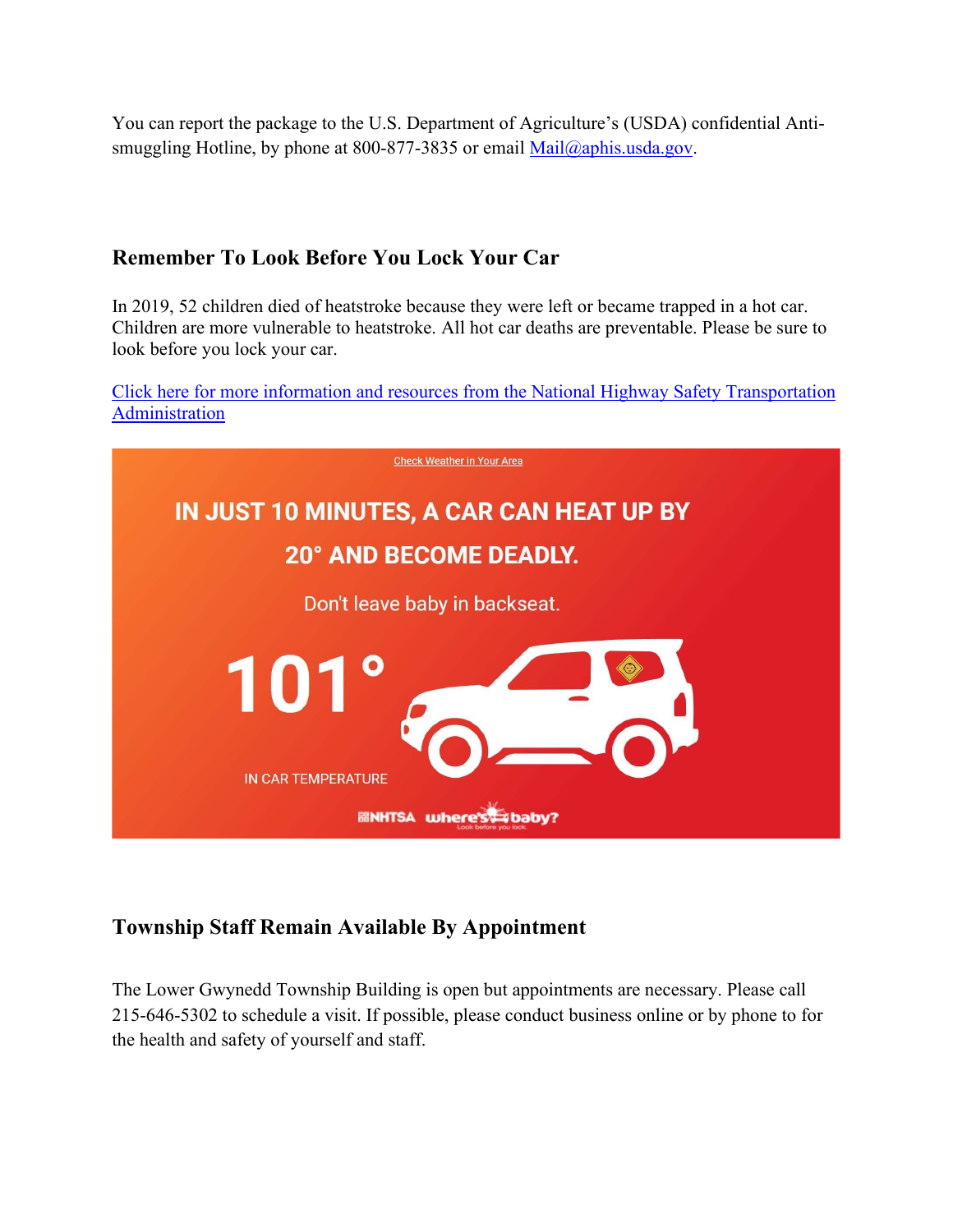# **[COVID-19 Relief PA Statewide Small Business Assistance](https://pabusinessgrants.com/?utm_source=newsletter&utm_medium=email&utm_content=Various%20pictures%20of%20business%20owners%20wearing%20masks.&utm_campaign=COVID-19%20Small%20Business%20Grants) [HELPING SMALL BUSINESSES IMPACTED BY COVID-19](https://pabusinessgrants.com/?utm_source=newsletter&utm_medium=email&utm_content=Various%20pictures%20of%20business%20owners%20wearing%20masks.&utm_campaign=COVID-19%20Small%20Business%20Grants)**



The COVID-19 Relief Pennsylvania Statewide Small Business Assistance program will provide grants ranging from \$5,000 to \$50,000 to small businesses that have been economically impacted by COVID-19. This is not a first-come, first-served program. There will be multiple rounds of application windows.

APPLICATION ROUNDS

- The first application window opened June 30th and closed at 11:59 PM on July 14th.
- The second application window will open at 9:00AM on August 10th and will remain open for 15 business days closing at 11:59PM on August 28th.

If you applied during the first application window, you do not need to reapply. Qualified applications will be automatically rolled over into the next funding round for consideration. In order to get funds to businesses in need as quickly as possible, the second application window will be the final opportunity to apply for the program. The grant awards for businesses in the second application window will be made in two decision rounds for funding. The PA CDFI Network will send emails with future updates. [Sign-up for the mailing list.](https://docs.google.com/forms/d/e/1FAIpQLSfximN3WPL4dlpvn5_UB18AyUKHqeQ5-EQ7e_hWWDoV2NqmGw/viewform)

**[For more information on this program click here](https://pabusinessgrants.com/?utm_source=newsletter&utm_medium=email&utm_content=Various%20pictures%20of%20business%20owners%20wearing%20masks.&utm_campaign=COVID-19%20Small%20Business%20Grants)**